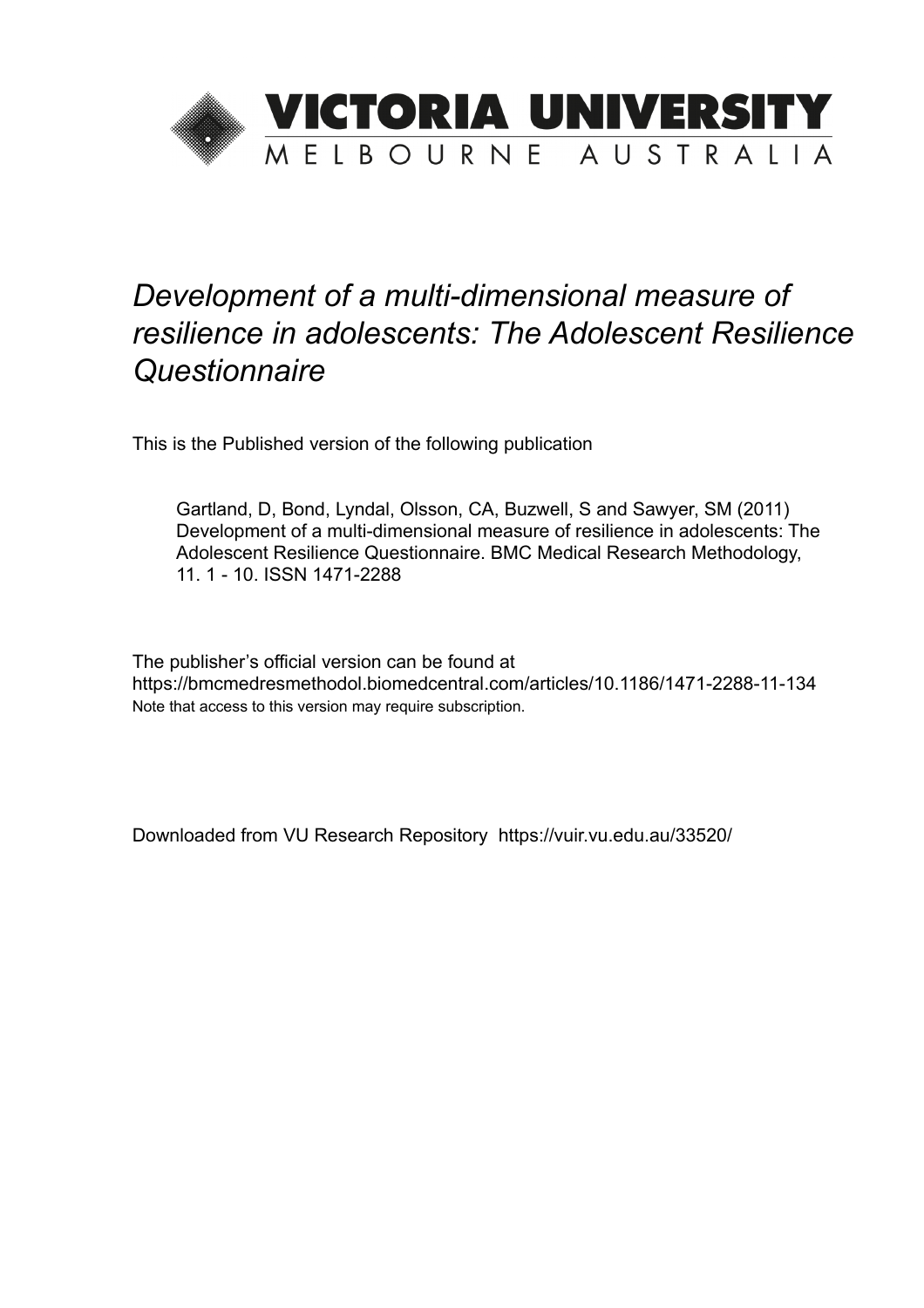# **RESEARCH ARTICLE Example 2018 12:00 Open Access**

# Development of a multi-dimensional measure of resilience in adolescents: the Adolescent Resilience Questionnaire

Deirdre Gartland<sup>1\*</sup>, Lyndal Bond<sup>2</sup>, Craig A Olsson<sup>3</sup>, Simone Buzwell<sup>4</sup> and Susan M Sawyer<sup>5</sup>

# Abstract

Background: The concept of resilience has captured the imagination of researchers and policy makers over the past two decades. However, despite the ever growing body of resilience research, there is a paucity of relevant, comprehensive measurement tools. In this article, the development of a theoretically based, comprehensive multidimensional measure of resilience in adolescents is described.

Methods: Extensive literature review and focus groups with young people living with chronic illness informed the conceptual development of scales and items. Two sequential rounds of factor and scale analyses were undertaken to revise the conceptually developed scales using data collected from young people living with a chronic illness and a general population sample.

Results: The revised Adolescent Resilience Questionnaire comprises 93 items and 12 scales measuring resilience factors in the domains of self, family, peer, school and community. All scales have acceptable alpha coefficients. Revised scales closely reflect conceptually developed scales.

**Conclusions:** It is proposed that, with further psychometric testing, this new measure of resilience will provide researchers and clinicians with a comprehensive and developmentally appropriate instrument to measure a young person's capacity to achieve positive outcomes despite life stressors.

# Background

Resilience has been variously defined as positive developmental outcomes in the face of adversity or stress [[1,2\]](#page-9-0); being relatively resistant to psychosocial risk experiences [[3\]](#page-9-0), successful adaptation or the development of competence despite high-risk status or chronic stress [[4\]](#page-9-0) and the capacity of dynamic systems to withstand or recover from significant disturbances [\[5](#page-9-0)]. While differing in terminology, such definitions describe the two common factors necessary for defining resilience; firstly the experience of adversity or stress, and secondly, the achievement of positive outcomes. While resilience research continues to grow, there have been few attempts to integrate current knowledge into measurement tools. In this paper, the development and pilot

<sup>1</sup> Healthy Mothers Healthy Families Research Group, Murdoch Children's Research Institute, Melbourne, Australia



Early research identified resilience as a characteristic of the individual [[6\]](#page-9-0), and considered resilient children to be exceptional individuals, unique in their ability to prevail against the odds. Current research now predominantly views resilience as the process by which individuals draw on personal characteristics and resources in their environment to enable them to successfully negotiate adversity [[1,7-10](#page-9-0)]. As such, resilience is not seen as a static characteristic of an individual, but rather a dynamic process across contexts and throughout the life span. The process of resilience can be seen as arising from interactions which are central to normal developmental processes that commonly occur and may even be seen as 'ordinary' [\[1](#page-9-0)].

A range of factors commonly associated with resilient outcomes have been widely studied and described. While the literature around the concept of resilience is increasing, there have been few attempts to synthesise



© 2011 Gartland et al; licensee BioMed Central Ltd. This is an Open Access article distributed under the terms of the Creative Commons Attribution License [\(http://creativecommons.org/licenses/by/2.0](http://creativecommons.org/licenses/by/2.0)), which permits unrestricted use, distribution, and reproduction in any medium, provided the original work is properly cited.

<sup>\*</sup> Correspondence: [deirdre.gartland@mcri.edu.au](mailto:deirdre.gartland@mcri.edu.au)

Full list of author information is available at the end of the article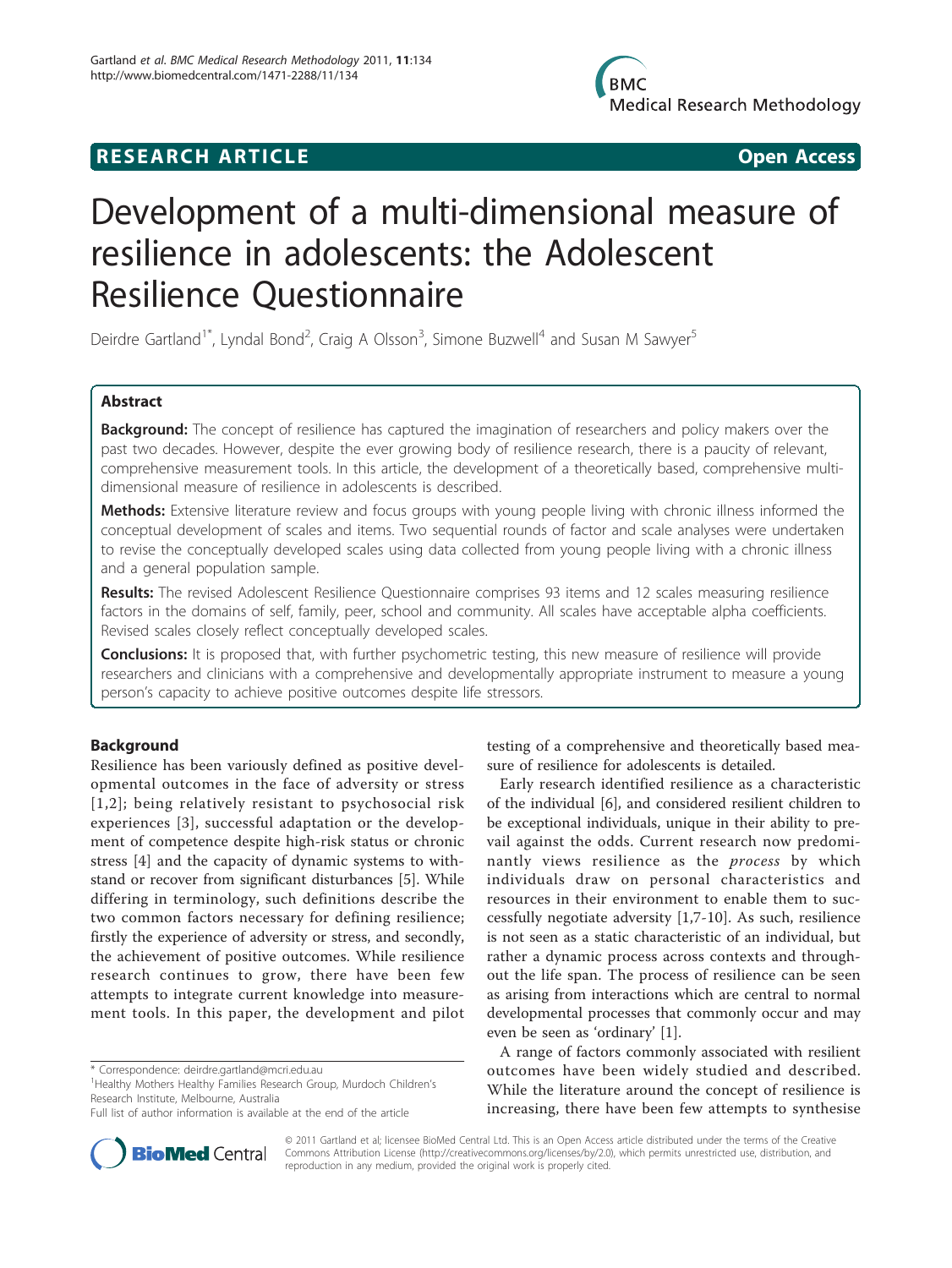current research findings into useful measurement tools. The issue with most current measures of resilience is their limited focus, for example, only addressing individual characteristics [[11](#page-9-0)-[13](#page-9-0)]. Other resilience measures have included some environmental factors but are limited in scope and detail [[14\]](#page-9-0). Research findings indicate that resilience is a multi dimensional construct - resilience in one domain does not automatically confer resilience in other domains [[15,16](#page-9-0)]. Thus it is vital to examine resilience more broadly. Other limitations of currently available resilience measures include: a lack of a clearly defined definitions/models of resilience and/or theoretical underpinning; flawed development processes; limited breadth (most cover individual factors only]; and/or inadequate psychometric properties [[17](#page-9-0)]. This paper reports on the development of a new measure of adolescent resilience that: 1) encompasses the full range of individual factors associated with resilient outcomes; 2) includes assessment of resilience factors in the wider social environment; 3) is developmentally appropriate for adolescents; and 4) builds on a clearly defined theoretical framework or model of resilience.

#### Development of the Adolescent Resilience Questionnaire

An ecological-transactional model [[18](#page-9-0),[19](#page-9-0)] was used to provide a conceptual framework for integrating the individual and environmental factors underlying resilience. This model describes an individual's environment as nested levels of increasing proximity - from societal cultural beliefs and values, to neighbourhood and community settings, then family environment and finally the individual [[19\]](#page-9-0). In this model "context and children's functioning are conceptualised as mutually influencing each other" p. 236 [[18](#page-9-0)]. Each level of the environment contains risk and protective factors for the individual and these factors can be transient or enduring. In this context, examination of resilience factors in each nested level is required to develop a comprehensive measure. Salient adolescent ecological 'levels' have been identified as the domains of individual, family, peers, school and community [[10,20](#page-9-0)]. Resilience factors in each of these domains were examined and factors associated with better outcomes for young people facing adversity were identified.

A detailed literature review in each of the five domains [[17\]](#page-9-0) was supplemented by focus group discussions with adolescents living with a chronic illness recruited from a peer support program [\[21](#page-9-0)] and a hospital adolescent ward in order to identify resilience factors to be included in the new measure (see Table [1\)](#page-3-0). Chronically ill adolescents represent an ideal group in which to explore notions of resilience as they face varying levels of adversity in their day to day lives. These adolescents have been shown to be at greater risk of poor outcomes including increased social difficulties, health risk behaviours and mental health states including low self esteem and poor body image [\[22](#page-9-0)-[27\]](#page-9-0). However, the majority show positive outcomes, particularly those with less severe illness and without corresponding physical disability [\[28,29](#page-10-0)]. Focus group discussions were thematically analysed to derive resilience themes. The primary themes derived from the focus groups fitted well with resilience factors identified in the literature and were developed into 14 conceptual scales across the five domains of self, peers, family, school and community (see Figure [1](#page-4-0)).

The family, peer, school and community domain conceptual scales are self explanatory but some discussion is merited for the individual domain. Emotion regulation and control beliefs: Positive emotion regulation skills involve processes by which positive emotionality is maximised or negative emotionality, emotional lability and inappropriate affect minimised. Significant associations have been reported between positive emotion regulation and resilience [\[30,31](#page-10-0)], concurring with broader non resilience research supporting the role of emotion regulation and positive outcomes for children [[32-34](#page-10-0)]. A positive association between internal locus of control and resilience has been well documented [[35-38\]](#page-10-0). For example, maltreated children with an internal locus of control were twice as likely to be classified as resilient compared to children with an external locus of control [\[39](#page-10-0)].

#### Introspection and reflection

This was a strong theme arising from the focus groups that was not identified in resilience literature review. Chronically ill adolescents described the importance of having the time and space to think things through, to work out *what* was happening and *why*, the *meaning* behind events. Adolescents identified this as an important factor in their resilience.

#### Social skills (General and Empathy)

Social skills have been described as the interpersonal behaviours needed to develop and deepen supportive personal relationships [[40\]](#page-10-0) and have wide ranging implications for healthy development throughout the life span [[41,42](#page-10-0)]. It is unsurprising that social skills have been associated with greater likelihood of resilient outcomes [\[43\]](#page-10-0). For example having a positive, reciprocal friendship increased the likelihood of resilience in maltreated children [[39\]](#page-10-0). Resilient young people have been found to have higher empathy and more effective social problem solving skills than those who were stress-affected [[36,44\]](#page-10-0).

#### Optimism/Positive Future expectations

A positive sense of the future can be conceptualised as "expectations of attaining specific objectives (e.g.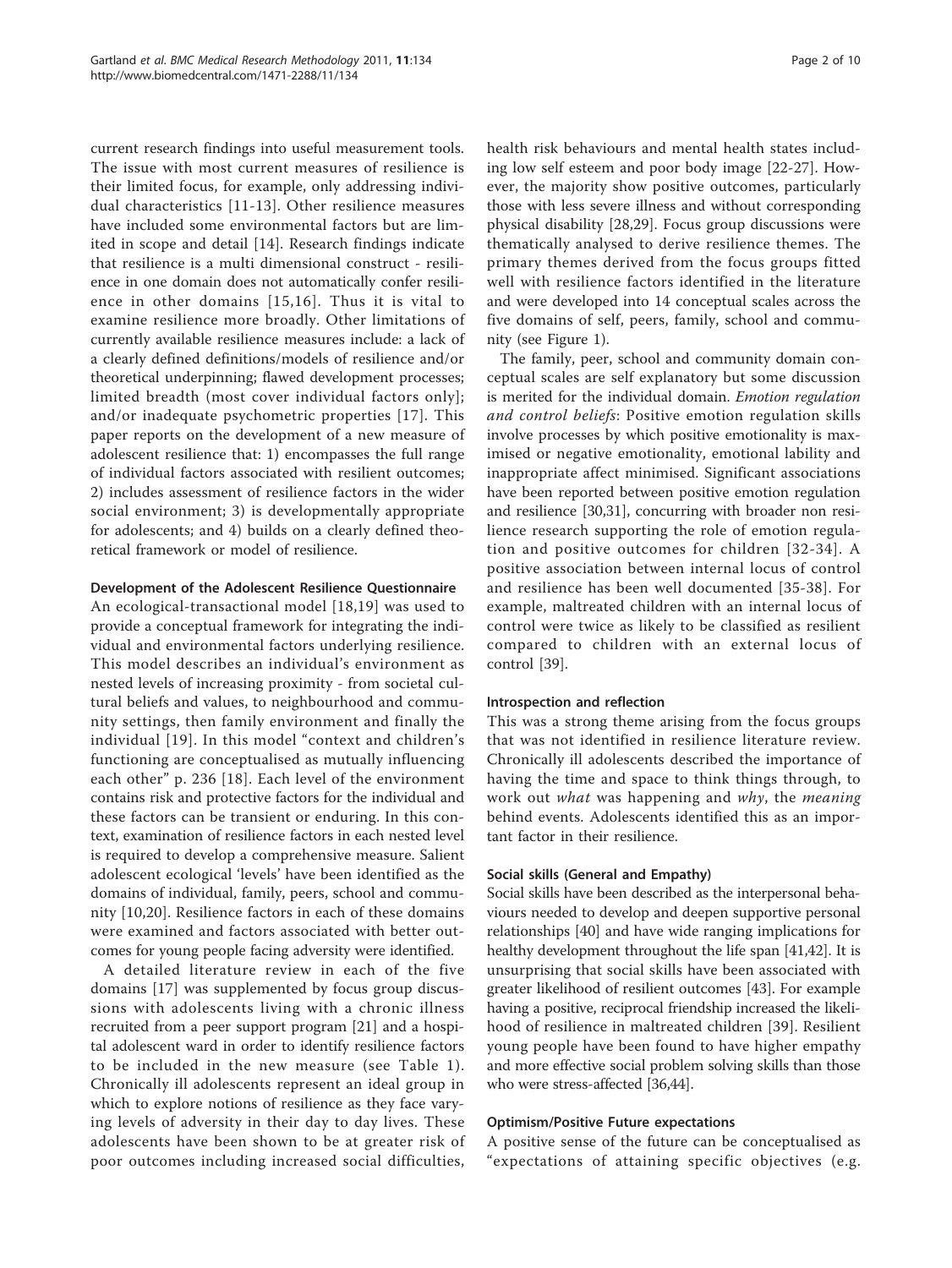#### <span id="page-3-0"></span>Table 1 Study participant numbers, gender and age

|                                               | <b>Participants</b> | Female<br>$\%$ | Age (years) |             |
|-----------------------------------------------|---------------------|----------------|-------------|-------------|
|                                               | n                   |                | Range       | Mean (SD)   |
| Focus Groups with chronically ill adolescents |                     |                |             |             |
| Peer support group members                    |                     |                |             |             |
| Metropolitan (3 groups)                       | 14                  | 79             | $15 - 22$   |             |
| Regional Victoria (1 group)                   | 6                   | 67             | $14 - 24$   |             |
| Hospital ward (1 group)                       | $\overline{4}$      | 50             | 19          |             |
| Total focus group sample                      | 24                  | 71             | $14 - 24$   | 18.6(2.5)   |
| Pilot testing of the ARQ                      |                     |                |             |             |
| Catholic secondary school students            | 330                 | 60             | $13 - 16$   | 14.3 (0.49) |
| Adolescents with a chronic illness            |                     |                |             |             |
| <b>Hospital Clinics</b>                       |                     |                |             |             |
| Asthma                                        | 31                  | 58             | $12 - 17$   |             |
| Neurology                                     | $\overline{4}$      | 50             | $15 - 17$   |             |
| Cystic Fibrosis                               | 73                  | 51             | $11 - 18$   |             |
| Rheumatology                                  | 23                  | 91             | $12 - 18$   |             |
| Adolescent Ward                               | 13                  | 69             | $13 - 18$   |             |
| Support Groups                                |                     |                |             |             |
| <b>Diabetes</b>                               | $\overline{7}$      | 71             | $14 - 16$   |             |
| Epilepsy                                      | 13                  | 62             | $14 - 17$   |             |
| Peer support group (Non illness specific)     | 40                  | 58             | $12 - 18$   |             |
| Total                                         | 204                 | 60             | $11 - 18$   | 14.9(1.8)   |
| Total pilot testing sample                    | 534                 | 60             | $11 - 18$   | 14.5(1.2)   |
| Revision of the ARO                           |                     |                |             |             |
| Random sample secondary schools               |                     |                |             |             |
| Year seven                                    | 191                 | 48             | $11 - 14$   | 12.4(0.5)   |
| Year nine                                     | 260                 | 51             | $14 - 17$   | 14.9(0.6)   |
| Total revision sample                         | 451                 | 50             | $11 - 17$   | 13.9(1.4)   |
|                                               |                     |                |             |             |

achieving in school, having close friends) in later developmental periods" [[45\]](#page-10-0) while optimism can be defined as a general expectation of positive outcomes. The two concepts have been shown to be positively correlated and have both been identified as distinguishing resilient children from those affected by stress [[7](#page-9-0),[44,46](#page-10-0)-[50\]](#page-10-0).

#### Problem solving

Problem solving abilities have been linked to resilient children compared to their non-resilient peers [[35,37,51-53](#page-10-0)] and have been identified as promoting resilient outcomes in a range of risk situations including poverty and abuse [[54](#page-10-0)], homelessness [\[31](#page-10-0)], cancer survivors and parents with a mental illness [[55\]](#page-10-0), and depression [\[56](#page-10-0)].

A large item pool for each scale was written according to the guiding principals for item development as described by Kline [[57](#page-10-0)] and Streiner and Norman [[58](#page-10-0)]. Consultation with a team of adolescent clinicians and researchers was then used to select the best items for each scale. In this paper, the pilot testing (Study 1) and revision (Study 2) of the newly developed Adolescent Resilience Questionnaire [ARQ] are described. As Study 1 and 2 were identical in method, the common method is reported first and then results for each study are detailed in turn.

# **Methods**

### **Participants**

Participants were recruited through Government and Catholic secondary schools, chronic illness support groups, and hospital clinics. Participation required written parent and participant consent.

School students were given a letter explaining the purpose and procedure of the study and parent and participant consent forms. Students who returned signed consent forms completed the paper ARQ questionnaire during class time.

Chronic illness support group members and hospital clinic patients were sent a letter explaining the purpose and procedure of the study, consent forms and the ARQ questionnaire. Completed consent forms and questionnaires were returned separately in the reply paid envelopes provided. After three weeks, reminder letters and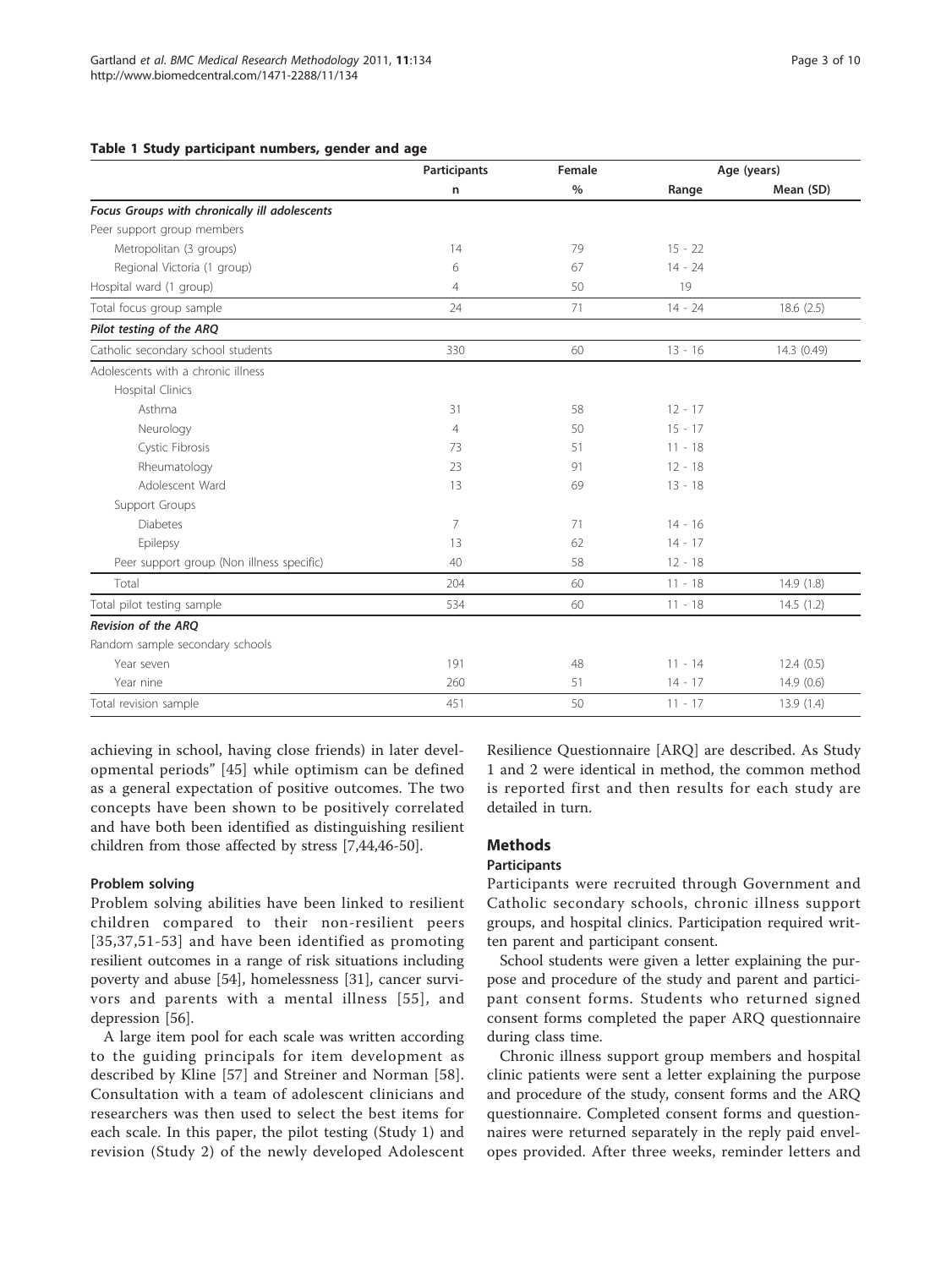<span id="page-4-0"></span>

replacement forms and questionnaires were sent to all nonrespondents.

Ethics approval was granted from Swinburne University, The Royal Children's Hospital, Department of Education, Employment and Training ethics committees and the Catholic Education Office.

# **Materials**

The ARQ is a pen and paper questionnaire with scales in five domains: individual, family, peers, school and community. Items comprise statements with a five point Likert response scale labelled: 1 Never, 2 Not often, 3 Sometimes, 4 Most of the time and 5 All the time.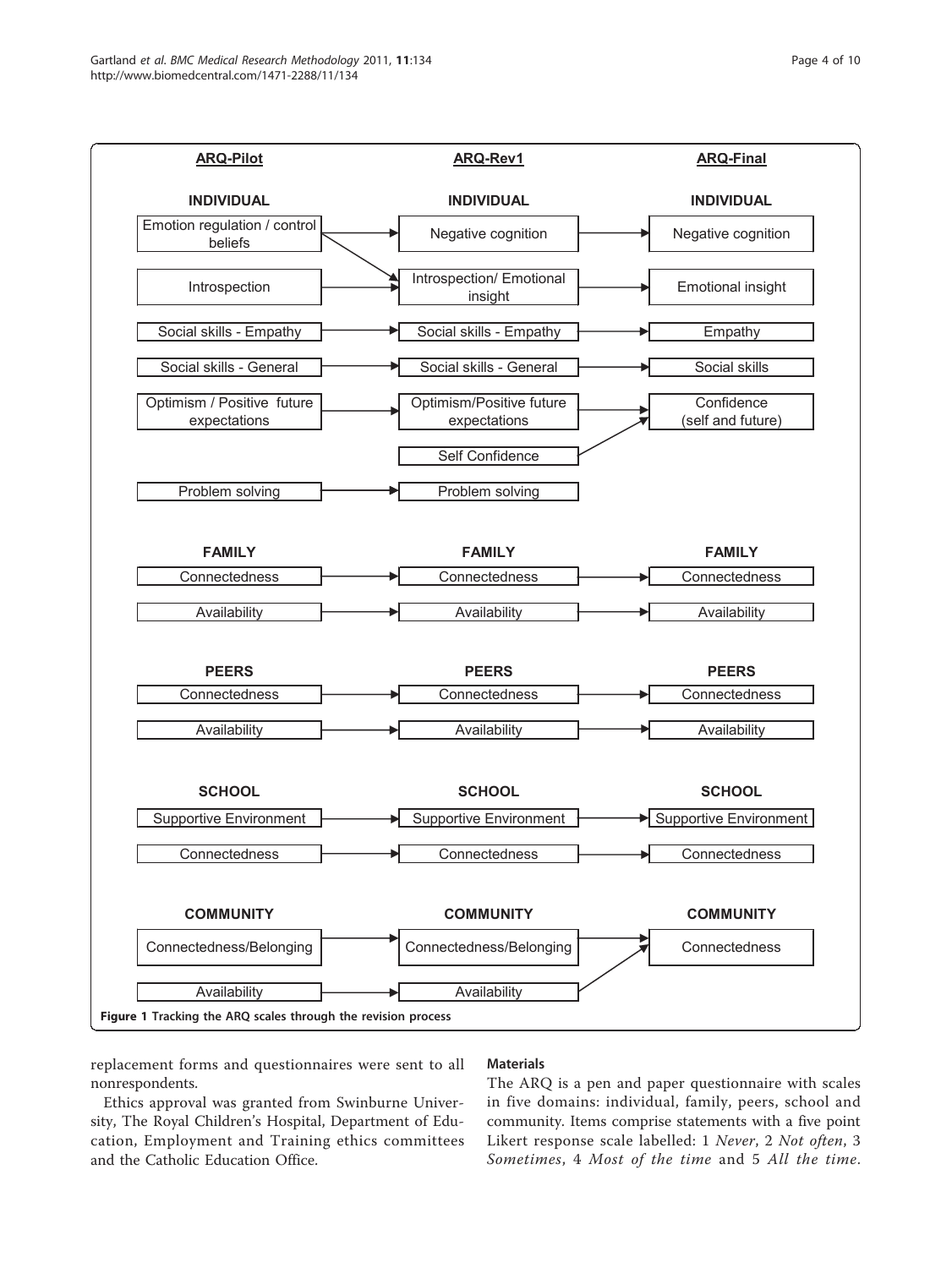Higher scores indicate greater resilience. A space was available at the end of each domain for participants to write comments regarding items or the questionnaire.

#### Analysis

### Item analysis

Questionnaire items were deleted or revised if they were: identified by respondents as difficult to understand; considered by the researcher to have poor face validity; or endorsed by less than 20% or more than 80% of respondents [[26,27](#page-9-0)].

# Scale analysis

Factor and reliability analyses were used to guide the construction of scales and selection of the best items. Factor analyses were conducted within each domain with maximum likelihood extraction and oblimin rotation to accommodate possible correlation between factors [[28\]](#page-10-0). Initial eigenvalues and scree plots were employed to select the number of factors. The most parsimonious factor solution was selected according to the following criteria: a good conceptual fit, high percentage of variance explained, high factor loading scores with minimal cross loading and stability of factors across different solutions. Factors were used to construct scales where more than three items loaded at 0.4 or higher and up to eight items were retained per scale. Items loading below 0.3 or on more than one factor were deleted. Internal consistency was assessed using Cronbach alpha. Newly developed scales were examined to ensure fidelity to the original concept, and new items written to fill any gaps in face and content validity or to improve reliability. New items were written following the guiding principals elaborated by Kline [\[57](#page-10-0)] and Streiner and Norman [[58\]](#page-10-0), drawing on the conceptual underpinning of the scale and taking into account items that had failed to perform during the revision process.

# Results

# Study 1 - Pilot testing of the ARQ **Participants**

Two samples completed the pilot ARQ. 1) A convenience sample of year 9 students attending Catholic schools in Victoria, Australia. Eleven of the 45 schools invited agreed to participate and 330 of the 1031 eligible students (32% response rate) completed the pilot ARQ (see Table [1\)](#page-3-0). 2) Adolescents with chronic illness were recruited from support groups and hospital clinics. Recruitment from hospital clinics and community support groups ensured the inclusion of adolescents with a range of illness severity. Chronic illnesses included asthma, cystic fibrosis, arthritis, diabetes, lupus and epilepsy. Two hundred and forty seven of the 437 adolescents invited to participate returned the ARQ (57% response rate). Forty three respondents were ineligible as they were over 18 years of age, which left a total of 204 adolescents with a mean age of 14.9 years (see Table [1\)](#page-3-0).

# Analysis

Seven items commonly identified as difficult to understand and seven items with endorsement of less the 20% or greater than 80% were deleted. Factor solutions were found to be almost identical in the chronic illness and school samples so the data were combined to increase sample size (n = 534). Factors closely reflected the conceptually developed scales and explained the majority of the variance in all solutions with the exception of the individual and community domains, where the most revision occurred (data available in additional files as detailed below).

In the individual domain the six factor scales resembled the six conceptually derived scales (see additional file [1](#page-8-0) for factor output for the individual domain), however a number of important differences were identi-fied and acted upon (see Figure [1\)](#page-4-0). The emotion regulation factor scale appeared more focussed on negative cognition, due in part to the positive emotion regulation items loading on the optimism/positive future expectation factor scale. Therefore, it was decided to:

- Rename the emotion regulation factor scale negative cognition and add new items to cover negative emotion regulation more comprehensively.
- Add new items to the optimism/positive future expectation scale to more closely reflect the construct.
- Expand the introspection/meaning scale to include items addressing positive emotion regulation and rename the scale introspection/emotional insight, as these items are conceptually a better fit here than in the optimism/positive future expectation factor scale.

New items were added accordingly and a number of items were rewritten in the remaining scales so that items reflected the underlying construct more closely or to simplify the language. As described in the method section above, new items were written following the guiding principals elaborated by Kline [[57\]](#page-10-0) and Streiner and Norman [\[58](#page-10-0)], drawing on the conceptual underpinning of the scale and taking into account items that had failed to perform. In the family, peer and school domains, the conceptual scale structure of connectedness and *availability of support* was replicated by the factor analysis (see additional files [2, 3](#page-8-0), [4](#page-8-0) for factor output for family, peer and school domains). There was some movement of individual items between scales and some items were rewritten to be more specific and less positive in order to improve the face and content validity. In the community domain the two conceptually developed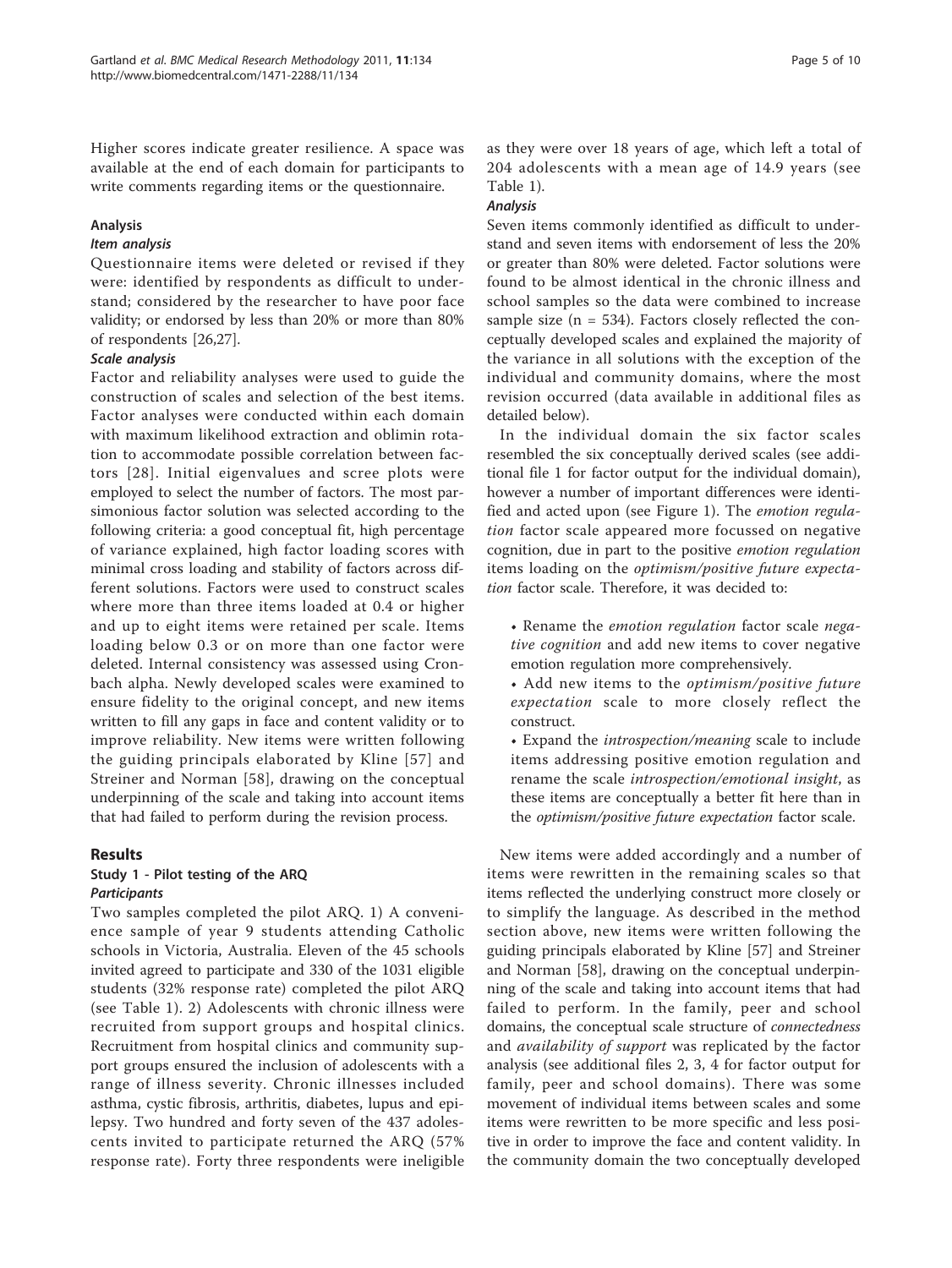<span id="page-6-0"></span>scales were supported by the factor structure (see additional file [5](#page-8-0) for factor output for community domain), but were highly correlated ( $r = 0.7$ ). Revision of these scales therefore focused on developing scales that tapped more discrete constructs by drawing on the sense of community and social capital literature (see [[59](#page-10-0)-[61\]](#page-10-0)). The connectedness scale already covered sense of community, addressing adolescents' perception of belonging and attachment to their neighbourhood. Therefore the support availability scale was broadened with the addition of new items aimed at encompassing social capital concepts of trust, obligation and sanction [[61\]](#page-10-0).

Following this process, the pilot ARQ was revised to create the ARQ-Revision 1 (ARQ-Rev1) which was comprised of six scales and 79 items in the individual domain, and two scales each in the family (20 items), peer (11 items), school (15 items) and community (15 items) domains. Whilst the ARQ-Rev1 was relatively long (140 items in total), being over inclusive at this stage of development facilitated selection of the best items and scales in the second phase of data collection and revision described in Study 2.

# Study 2 - Revision of the ARQ-Rev1 to create a brief functional measure of resilience

# **Participants**

Eleven of 12 secondary schools randomly selected from all Victorian Government schools agreed to participate in the study. Two classes from years seven and nine were randomly selected within each school $^1$ . A total of 451 of 982 eligible students (50% response rate)

completed the questionnaire during class time. Students had a mean age of 13.9 years (see Table [1\)](#page-3-0).

# Analysis

Two items commonly seen as difficult to understand and nine items with endorsement of less than 20% or more than 80% were deleted.

In the individual domain, the 5-factor solution was selected as the most parsimonious as described in the above methods section (see additional file [6](#page-8-0) for factor output for the individual domain). Major similarities and differences were:

• Four factors closely resembled the ARQ-Rev1 scales of negative cognition, empathy, social skills and emotional insight/introspection and were labelled accordingly.

• Items from the ARQ-Rev1 self-confidence and optimism/positive future expectation scales loaded on a single factor. This factor was therefore labelled *confi*dence (self and future) (see Figure [1\)](#page-4-0).

• The ARQ-Rev1 *problem solving* scale was not supported by the factor analysis, with problem solving items loading on various factors in the solution.

The five factors were used to construct scales following the steps described in the method. Following this revision process the individual domain consisted of the five scales negative cognition, confidence (self and future), emotional insight, empathy/tolerance and social skills. The scales contained six to eight items and, as shown in Table 2, scale reliabilities ranged from adequate to very good. Two new items were added to the *empathy* and

| <b>DOMAIN Scale</b>      | Sample item                                                       | Number of items | Reliability (Cronbach $\alpha$ ) |
|--------------------------|-------------------------------------------------------------------|-----------------|----------------------------------|
| <b>INDIVIDUAL</b>        |                                                                   |                 |                                  |
| Confidence (self/future) | I feel confident that I can handle whatever comes my way          | 8               | 0.8                              |
| Emotional insight        | I think things through carefully before making decisions          | 8               | 0.7                              |
| Negative cognition       | I tend to think the worst is going to happen (reversed)           | 8               | 0.8                              |
| Social skills            | I can express my opinions when I am in a group                    | 8               | 0.7                              |
| Empathy/Tolerance        | I am patient with people who can't do things as well as I can     | 8               | 0.7                              |
| FAMILY                   |                                                                   |                 |                                  |
| Connectedness            | I enjoy spending time with my family                              | 8               | 0.9                              |
| Availability             | There is someone in my family I can talk to about anything        | 3               | 0.8                              |
| PEERS                    |                                                                   |                 |                                  |
| Connectedness            | I have a friend I can trust with my private thoughts and feelings |                 | 0.8                              |
| Availability             | I wish I had more friends I felt close to (reversed)              | 8               | 0.6                              |
| <b>SCHOOL</b>            |                                                                   |                 |                                  |
| Supportive Environment   | My teachers are caring and supportive of me                       | 8               | 0.8                              |
| Connectedness            | I try hard in school                                              | 8               | 0.7                              |
| <b>COMMUNITY</b>         |                                                                   |                 |                                  |
| Connectedness            | I trust the people in my neighbourhood                            | 6               | 0.9                              |

Table 2 ARQ scales, example item and reliability score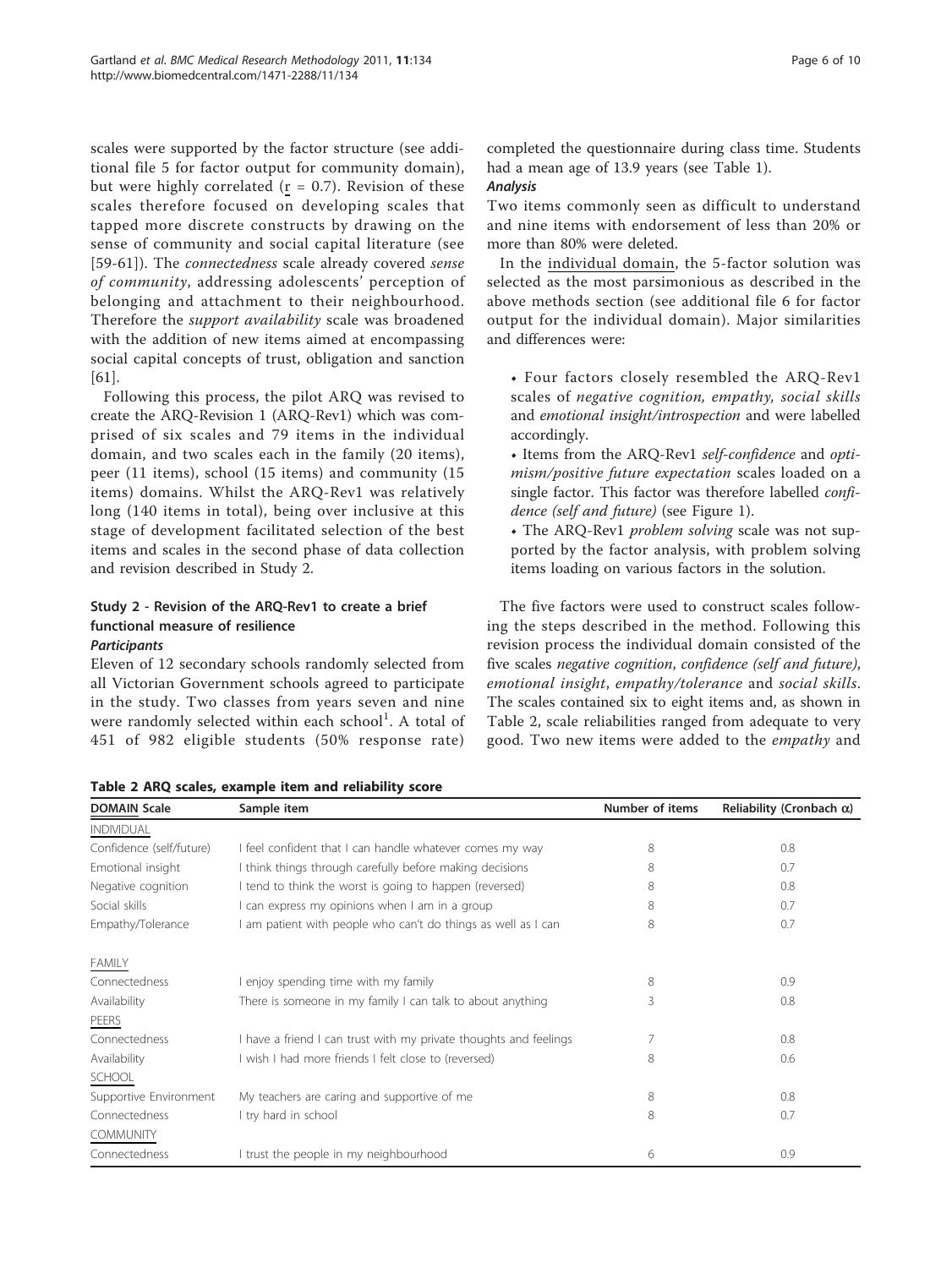social skills scales with the intention of improving scale reliability. The items were written as described in the method section above, drawing on the conceptual underpinning of the scale and taking into account items that had failed to perform in the previous two revisions.

In the family domain, the two factor solution closely replicated the ARQ-Rev1 scales of connectedness and availability and was labelled accordingly (see additional file [7](#page-8-0) for factor output for the family domain). The two factors were used to construct scales with excellent reliability (see Table [2\)](#page-6-0). The connectedness scale assesses a nurturing and supportive family environment, while the second scale assesses the *availability* of family members for support or advice. The two family scales were highly correlated  $(r = 0.66)$  indicating that adolescents' scores on family connectedness will generally correspond to their scores on the availability scale. Similarly, the factor analysis in the peer domain closely replicated the ARQ-Rev1 peer connectedness and availability scales (see additional file [8](#page-9-0) for factor output for the peer domain). The connectedness scale covers feeling connected to friends and confidence with peers, while the availability scale (reversed) taps into the ability to form and maintain friendships. The connectedness scale had excellent reliability; however, the reliability of the three item *availabil*ity scale fell below the target range of 0.7 - 0.9. Therefore five new items were written to create an eight-item scale with the intention of improving reliability.

The factor analysis in the school domain closely replicated the ARQ-Rev1 supportive environment and connectedness scales (see additional file [9](#page-9-0) for factor output for the school domain). Items in the *supportive environ*ment scale refer to student and staff factors that impact on the general school environment. The connectedness scale (reversed) contains items related to an adolescents' feelings of commitment and connection to school both social and academically. Four new items were added to the connectedness scale to make an eight-item scale, with the intention of balancing the scale with positive items and improving the reliability coefficient.

Efforts to address the multiple facets of community support and belonging as explored in the sense of community and social capital literature failed to be supported by the factor analysis in the community domain. The data consistently identified a single factor, seemingly addressing general community connectedness (see additional file [10](#page-9-0) for factor output for the community domain). The eight item community scale had a Cronbach alpha coefficient greater than 0.90, suggesting excessive consistency or repetitive items in the scale [[62\]](#page-10-0). Two items were therefore deleted to produce a sixitem scale with excellent reliability (see Table [2\)](#page-6-0). The community connectedness scale assesses networks of support and engagement within the community.

The revised ARQ comprises six scales in the individual domain, two scales in each of the family, peer, and school domains and a single community scale with 88 items in total.

#### **Discussion**

While the literature around the concept of resilience is increasing, there have been few attempts to synthesise current research findings into useful measurement tools. The newly developed ARQ is a relatively short and easy to administer questionnaire which identifies the resources available to an adolescent, both individually and in their wider social environment. The ARQ can assist in identifying adolescents who have personal characteristics associated with resilience (confidence, social skills, emotional insight and negative cognition) and who are positively engaged with their family, peers, school and community environments. Arguably, such adolescents are more likely to show resilient outcomes in times of adversity. Conversely, the ARQ can identify adolescents who show poor engagement in all or some of these areas and who may be vulnerable in the face of adversity.

The ARQ scales identified in the factor analyses show notable conceptual similarity to the constructs initially proposed for measurement (drawn from the resilience literature and focus groups). However some scales were not supported by the statistical analysis. For example, the *problem solving* scale failed to form a unique factor, with items loading on the social skills and emotional insight factors, and was ultimately subsumed into these two scales. This may reflect poor construct operationalisation or be a true reflection of the adolescent experience. Resilience literature supports the latter, reporting significant positive associations between problem solving skills and both social skills and emotion regulation in childhood, adolescence and adulthood [[31](#page-10-0),[33,63-65\]](#page-10-0). Thus, problem solving skills may not operate as a singular competency but underlie other resilience factors, such as emotional insight and social skills, and be context specific.

The identification of the *negative cognition* factor was unexpected and without precedence in other resilience measures. Many of the negative cognition items were negatively worded and were intended to gauge deficits in self efficacy, confidence and optimism/hope. Few resilience measures have included negative items as they generally assess possession of a resource rather than a deficit. This factor appears to address a sense of helplessness and low internal locus of control. Children identified in the Rochester Child Resilience Project as stress-affected [[36\]](#page-10-0) evidenced such characteristics - they had significantly lower scores than both stress-resilient children and non-classified children on problem solving,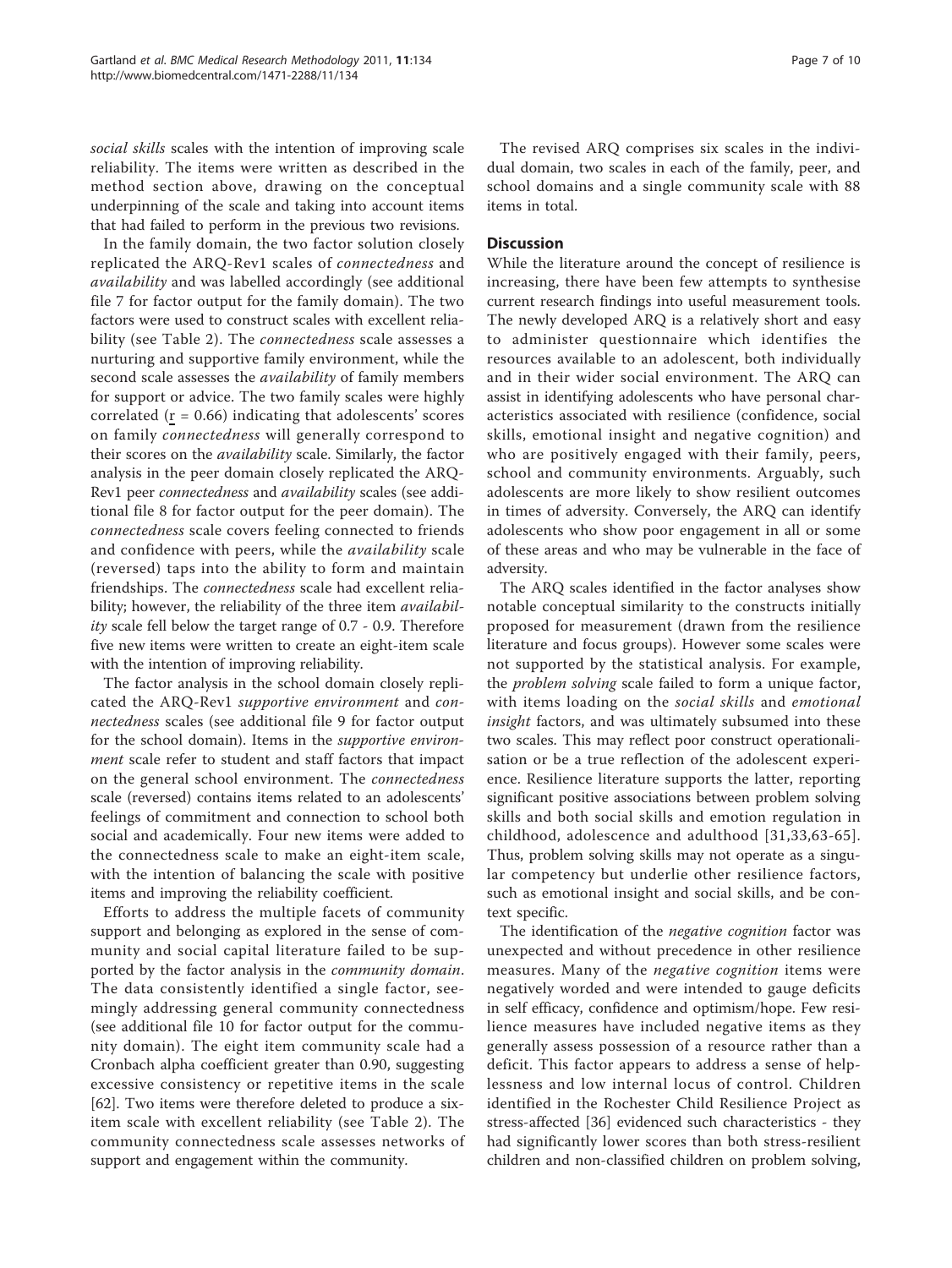<span id="page-8-0"></span>coping and internal locus of control. Thus, conceptually, the negative cognition scale defines vulnerable adolescents, such that high scores on this scale would be expected to be associated with low resilience. Further testing and comparison with other measures of resilience will add to the understanding of this scale.

The two family scales were highly correlated indicating that adolescents' scores on family connectedness will generally correspond to their scores on the availability scale. It may therefore be preferable to use only one of these two scales. However, the items loaded cleanly on separate factors in the analysis, suggesting the scales tapped into different constructs. Further investigation, including tests of construct validity, will allow an informed decision to be made as to whether to retain both scales or to retain one scale and decrease of the length of the measure - a desirable goal in scale development.

The ARQ is at an early stage of development and further psychometric testing is necessary. For example, the comparison of ARQ scores and relevant sub-scales with other resilience measures, and comparison of subscales with gold standard measures of similar concepts such as coping and social support will provide evidence of criterion validity. Examination of ARQ scores for identified stress-resilient and stress-affected populations will indicate how well the ARQ discriminates between populations. Focus groups and administration of the questionnaire to over 500 adolescents in total have shown the questionnaire to be easy for adolescents to understand and complete. The factor and scale analyses revealed a stable factor structure that was conceptually convincing and true to the original intent of the measure. While the ARQ is presented as a functional measure of resilience in adolescents, evidence of scale and test-retest reliability, criterion validity and sensitivity to change will enhance understanding of and confidence in the measure's psychometric properties.

The ARQ has been developed to identify adolescents who have personal characteristics associated with resilience, and who are positively engaged with their family, peers, school and community environments. Such adolescents are more likely to show resilient outcomes in times of adversity. Conversely, the ARQ can identify adolescents who show deficits or poor engagement in all or some of these areas, who may be vulnerable in the face of adversity. The availability of developmentally appropriate, multidimensional measurement tools will facilitate resilience researchers in their 'central mission' as described by Luthar and Brown "... to illuminate processes that significantly mitigate the ill effects of various adverse life conditions as well as those that exacerbate these, and thus to derive specific directions for interventions and social policies" [[66\]](#page-10-0).

#### Conclusions

The ARQ was developed in response to a distinct lack of measurement tools in resilience research generally and for adolescents in particular. Greater scientific rigour and consistency in measurement tools and approaches will contribute to improved understanding of the complex processes involved in resilient responses to adversity. The availability of standard measures in resilience research, such as the ARQ, will make comparisons across studies and risk groups possible. With further psychometric testing, this new measure of resilience will provide researchers and clinicians with a comprehensive and developmentally appropriate instrument to measure a young person's *capacity* to achieve positive outcomes despite life stressors.

### Endnotes

<sup>1</sup>With the exception of one rural school where an unforeseen school event determined that year 7 classes were unavailable at the prearranged time and all year nine students were surveyed instead. We were unable to arrange another time due to school commitments and ethics requirements prohibited the substitution of another year level.

#### Additional material

[Additional file 1: S](http://www.biomedcentral.com/content/supplementary/1471-2288-11-134-S1.DOCX)tudy 1 Factor solution individual domain. Study 1 output describing factor analysis of the individual domain. Output includes the initial statistics for the six-factor solution with oblimin rotation, and the rotated factor loadings with the original conceptual scales, and factor developed scales described.

[Additional file 2: S](http://www.biomedcentral.com/content/supplementary/1471-2288-11-134-S2.DOCX)tudy 1 Factor solution family domain. Study 1 output describing factor analysis of the family domain. Output includes the initial statistics for the two-factor solution with oblimin rotation, and the rotated factor loadings with the original conceptual scales, and factor developed scales described.

[Additional file 3: S](http://www.biomedcentral.com/content/supplementary/1471-2288-11-134-S3.DOCX)tudy 1 Factor solution peer domain. Study 1 output describing factor analysis of the peer domain. Output includes the initial statistics for the two-factor solution with oblimin rotation, and the rotated factor loadings with the original conceptual scales, and factor developed scales described.

[Additional file 4: S](http://www.biomedcentral.com/content/supplementary/1471-2288-11-134-S4.DOCX)tudy 1 Factor solution school domain. Study 1 output describing factor analysis of the school domain. Output includes the initial statistics for the two-factor solution with oblimin rotation, and the rotated factor loadings with the original conceptual scales, and factor developed scales described.

[Additional file 5: S](http://www.biomedcentral.com/content/supplementary/1471-2288-11-134-S5.DOCX)tudy 1 Factor solution community domain. Study 1 output describing factor analysis of the community domain. Output includes the initial statistics for the two-factor solution with oblimin rotation, and the rotated factor loadings with the original conceptual scales, and factor developed scales described.

[Additional file 6: S](http://www.biomedcentral.com/content/supplementary/1471-2288-11-134-S6.DOCX)tudy 2 Factor solution individual domain. Study 2 output describing factor analysis of the individual domain. Output includes the initial statistics for the five-factor solution with oblimin rotation, and the rotated factor loadings with the original conceptual scales, and factor developed scales described.

[Additional file 7: S](http://www.biomedcentral.com/content/supplementary/1471-2288-11-134-S7.DOCX)tudy 2 Factor solution family domain. Study 2 output describing factor analysis of the family domain. Output includes the initial statistics for the two-factor solution with oblimin rotation, and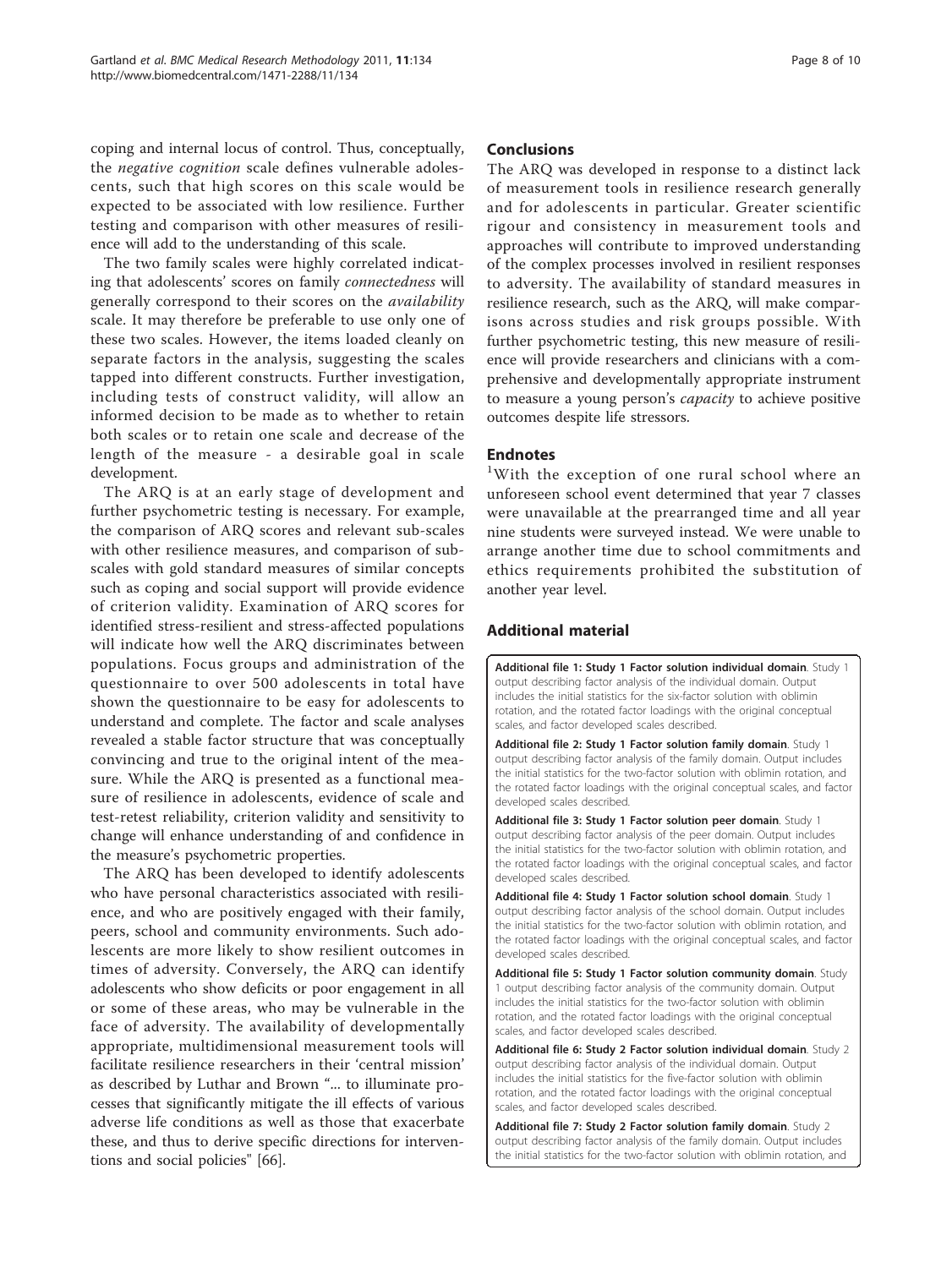<span id="page-9-0"></span>the rotated factor loadings with the original conceptual scales, and factor developed scales described.

[Additional file 8: S](http://www.biomedcentral.com/content/supplementary/1471-2288-11-134-S8.DOCX)tudy 2 Factor solution peer domain. Study 2 output describing factor analysis of the peer domain. Output includes the initial statistics for the two-factor solution with oblimin rotation, and the rotated factor loadings with the original conceptual scales, and factor developed scales described.

[Additional file 9: S](http://www.biomedcentral.com/content/supplementary/1471-2288-11-134-S9.DOCX)tudy 2 Factor solution school domain. Study 2 output describing factor analysis of the school domain. Output includes the initial statistics for the two-factor solution with oblimin rotation, and the rotated factor loadings with the original conceptual scales, and factor developed scales described.

[Additional file 10: S](http://www.biomedcentral.com/content/supplementary/1471-2288-11-134-S10.DOCX)tudy 2 Factor solution community domain. Study 2 output describing factor analysis of the community domain. Output includes the initial statistics for the two-factor solution with oblimin rotation, and the rotated factor loadings with the original conceptual scales, and factor developed scales described.

#### **Acknowledgements**

Deirdre Gartland completed her Doctorate in Psychology [Health] at Swinburne University, with financial support provided by the Murdoch and Childrens Research Institute in the form of a Trainee Research Scholarship, based at the Centre for Adolescent Health. This work was also supported by funding from Bluey Day Victoria. We wish to thank Michelle Doolin for her assistance in organising and collecting data from the Catholic schools in the pilot study.

#### Author details

<sup>1</sup> Healthy Mothers Healthy Families Research Group, Murdoch Children's Research Institute, Melbourne, Australia. <sup>2</sup>Social and Public Health Sciences Unit, Medical Research Council/Chief Scientist Office, Glasgow, UK. <sup>3</sup>Centre for Adolescent Health, Murdoch Childrens Research Institute, Melbourne, Australia: Psychological Sciences and Department of Paediatrics, The University of Melbourne, Melbourne, Australia: School of Psychology, Deakin University, Geelong, Australia. <sup>4</sup>Swinburne Professional Learning, Swinburne University, Melbourne, Australia. <sup>5</sup>Centre for Adolescent Health, Royal Children's Hospital, Melbourne, Australia; Murdoch Children's Research Institute, Melbourne, Australia; Department of Paediatrics, The University of Melbourne, Melbourne, Australia.

#### Authors' contributions

DG participated in the design of the studies, coordinated and carried out data collection, performed the statistical analysis and drafted the manuscript. LB participated in the design of the studies, advised on data analysis and revised the manuscript. CO conceived of the study, participated in design, led the focus groups and revised the manuscript. SB participated in the design of the studies, was the principal supervisor of the doctoral thesis upon which this article was based and revised the manuscript. SS participated in the design of the study and revised the manuscript. All authors read and approved the final manuscript.

#### Competing interests

The authors declare that they have no competing interests.

Received: 8 November 2010 Accepted: 5 October 2011 Published: 5 October 2011

#### References

- 1. Masten AS: [Ordinary magic: Resilience processes in development.](http://www.ncbi.nlm.nih.gov/pubmed/11315249?dopt=Abstract) American Psychologist 2001, 56(3):227-238.
- 2. Wyman P, Cowen E, Work W, Hoyt Meyers L, Magnus K, Fagen D: [Caregiving and developmental factors differentiating young at-risk](http://www.ncbi.nlm.nih.gov/pubmed/10368913?dopt=Abstract) [urban children showing resilient versus stress-affected outcomes: A](http://www.ncbi.nlm.nih.gov/pubmed/10368913?dopt=Abstract) [replication and extension.](http://www.ncbi.nlm.nih.gov/pubmed/10368913?dopt=Abstract) Child Development 1999, 70(3):645-659.
- Rutter M: Resilience concepts and findings: Implications for family therapy. The Association for Family Therapy and Systemic Practice 1999, 21:119-144.
- 4. Egeland B, Carlson E, Sroufe LA: Resilience as process. Development and Psychopathology 1993, 5(4):517-528.
- 5. Masten A: [Resilience in developing systems: Progress and promise as the](http://www.ncbi.nlm.nih.gov/pubmed/17705908?dopt=Abstract) [fourth wave rises.](http://www.ncbi.nlm.nih.gov/pubmed/17705908?dopt=Abstract) Development and Psychopathology 2007, 19(3):921.
- 6. Anthony EJ, Cohler BJ: The invulnerable child. New York: The Guilford Press; 1987.
- 7. Cicchetti D, Rogosch FA, Lynch M, Holt K: Resilience in maltreated children: Processes leading to adaptive outcome. Development and Psychopathology 1993, 5(4):629-647.
- 8. Garmezy N: Reflections and commentary on risk resilience and development. In Stress, risk and resilience in children and adolescents: Processes, mechanisms and interventions. Edited by: Haggerty R, Sherrod L, Garmezy N, Rutter M. Cambridge: Cambridge University Press; 1996:1-17.
- 9. Luthar S, Zigler E: [Vulnerability and competence: A review of research on](http://www.ncbi.nlm.nih.gov/pubmed/2006679?dopt=Abstract) [resilience in childhood.](http://www.ncbi.nlm.nih.gov/pubmed/2006679?dopt=Abstract) American Journal of Orthopsychiatry 1991, 61(1):6-22.
- 10. Olsson C, Bond L, Burns J, Vella-Broderick D, Sawyer S: [Adolescent](http://www.ncbi.nlm.nih.gov/pubmed/12550818?dopt=Abstract) [resilience: A concept analysis.](http://www.ncbi.nlm.nih.gov/pubmed/12550818?dopt=Abstract) Journal of Adolescence 2003, 26(1):1-11.
- 11. Connor KM, Davidson JR: [Development of a new resilience scale: the](http://www.ncbi.nlm.nih.gov/pubmed/12964174?dopt=Abstract) [Connor-Davidson Resilience Scale \(CD-RISC\).](http://www.ncbi.nlm.nih.gov/pubmed/12964174?dopt=Abstract) Depression and Anxiety 2003, 18(2):76-82.
- 12. Jew CL, Green KE, Kroger J: Development and validation of a measure of resiliency. Measurement and Evaluation in Counselling and Development 1999, 32(2):75-89.
- 13. Wagnild GM, Young HM: [Development and psychometric evaluation of](http://www.ncbi.nlm.nih.gov/pubmed/7850498?dopt=Abstract) [the Resilience Scale.](http://www.ncbi.nlm.nih.gov/pubmed/7850498?dopt=Abstract) Journal of Nursing Measurement 1993, 1(2):165-178.
- 14. Friborg O, Hjemdal O, Rosenvinge JH, Martinussen M: [A new rating scale](http://www.ncbi.nlm.nih.gov/pubmed/12830300?dopt=Abstract) [for adult resilience: what are the central protective resources behind](http://www.ncbi.nlm.nih.gov/pubmed/12830300?dopt=Abstract) [healthy adjustment?](http://www.ncbi.nlm.nih.gov/pubmed/12830300?dopt=Abstract) International Journal of Methods in Psychiatric Research 2003, 12(2):65-76.
- 15. Cicchetti D, Garmezy N: Prospects and promises in the study of resilience. Development and Psychopathology 1993, 5:497-502.
- 16. Luthar S, Doernberger CH, Zigler E: Resilience is not a uni-dimensional construct: Insights from a prospective study of inner-city adolescents. Development and Psychopathology 1993, 5(4):703-717.
- 17. Gartland D: Resilience in adolescents: the development and preliminary psychometric testing of a new measure. Melbourne: Swinburne University; 2009.
- 18. Lynch M, Cicchetti D: [An ecological-transactional analysis of children and](http://www.ncbi.nlm.nih.gov/pubmed/9635223?dopt=Abstract) [contexts: The longitudinal interplay among child maltreatment,](http://www.ncbi.nlm.nih.gov/pubmed/9635223?dopt=Abstract) [community violence and children](http://www.ncbi.nlm.nih.gov/pubmed/9635223?dopt=Abstract)'s symptomatology. Development and Psychopathology 1998, 10:235-257.
- 19. Cicchetti D, Lynch M: [Toward an ecological/transactional model of](http://www.ncbi.nlm.nih.gov/pubmed/8488217?dopt=Abstract) [community violence and child maltreatment: consequences for](http://www.ncbi.nlm.nih.gov/pubmed/8488217?dopt=Abstract) children'[s development.](http://www.ncbi.nlm.nih.gov/pubmed/8488217?dopt=Abstract) Psychiatry 1993, 56(1):96-118.
- 20. Bond L, Toumbourou JW, Thomas L, Catalano RF, Patton G: [Individual,](http://www.ncbi.nlm.nih.gov/pubmed/21980007?dopt=Abstract) [Family, School, and Community Risk and Protective Factors for](http://www.ncbi.nlm.nih.gov/pubmed/21980007?dopt=Abstract) [Depressive Symptoms in Adolescents: A Comparison of Risk Profiles for](http://www.ncbi.nlm.nih.gov/pubmed/21980007?dopt=Abstract) [Substance Use and Depressive Symptoms.](http://www.ncbi.nlm.nih.gov/pubmed/21980007?dopt=Abstract) Prevention Science; New York 2005, 6(2):73.
- 21. Olsson C, Boyce M, Toumbourou J, Sawyer S: The role of peer support in facilitating psychosocial adjustment to chronic illness in adolescence. Clinical Child Psychology and Psychiatry 2005, 10(1):78-87.
- 22. Cadman D, Boyle M, Szatmari P, Offord DR: [Chronic Illness, Disability, and](http://www.ncbi.nlm.nih.gov/pubmed/2952939?dopt=Abstract) [Mental and Social Well-Being: Findings of the Ontario Child Health](http://www.ncbi.nlm.nih.gov/pubmed/2952939?dopt=Abstract) [Study.](http://www.ncbi.nlm.nih.gov/pubmed/2952939?dopt=Abstract) Pediatrics 1987, 79(5):805-813.
- 23. Bennett DS: [Depression among children with chronic medical problems:](http://www.ncbi.nlm.nih.gov/pubmed/8051600?dopt=Abstract) [a meta-analysis.](http://www.ncbi.nlm.nih.gov/pubmed/8051600?dopt=Abstract) Journal of Pediatric Psychology 1994, 19(2):149-69.
- 24. Kliewer W: Children'[s coping with chronic illness.](http://www.ncbi.nlm.nih.gov/pubmed/21949433?dopt=Abstract) In Handbook of children's coping: Linking theory and intervention. Issues in clinical child psychology. Edited by: Wolchik SA, Sandler IN. New York: Plenum Press; 1997:275-300.
- 25. Lavigne JV, Faier-Routman J: [Psychological adjustment to pediatric](http://www.ncbi.nlm.nih.gov/pubmed/1534367?dopt=Abstract) [physical disorders: a meta-analytic review.](http://www.ncbi.nlm.nih.gov/pubmed/1534367?dopt=Abstract) Journal of Pediatric Psychology 1992, 17(2):133-57.
- 26. Madan-Swain A, Brown RT: Cognitive and psychosocial sequelae for children with acute lymphocytic leukemia and their families. Clinical Psychology Review 1991, 11(3):267-294.
- 27. Billings AG, Moos RH, Miller JJ, Gottlieb JE: Psychosocial adaptation in juvenile rheumatic disease: A controlled evaluation. Health Psychology 1987, 11(4):463-485.